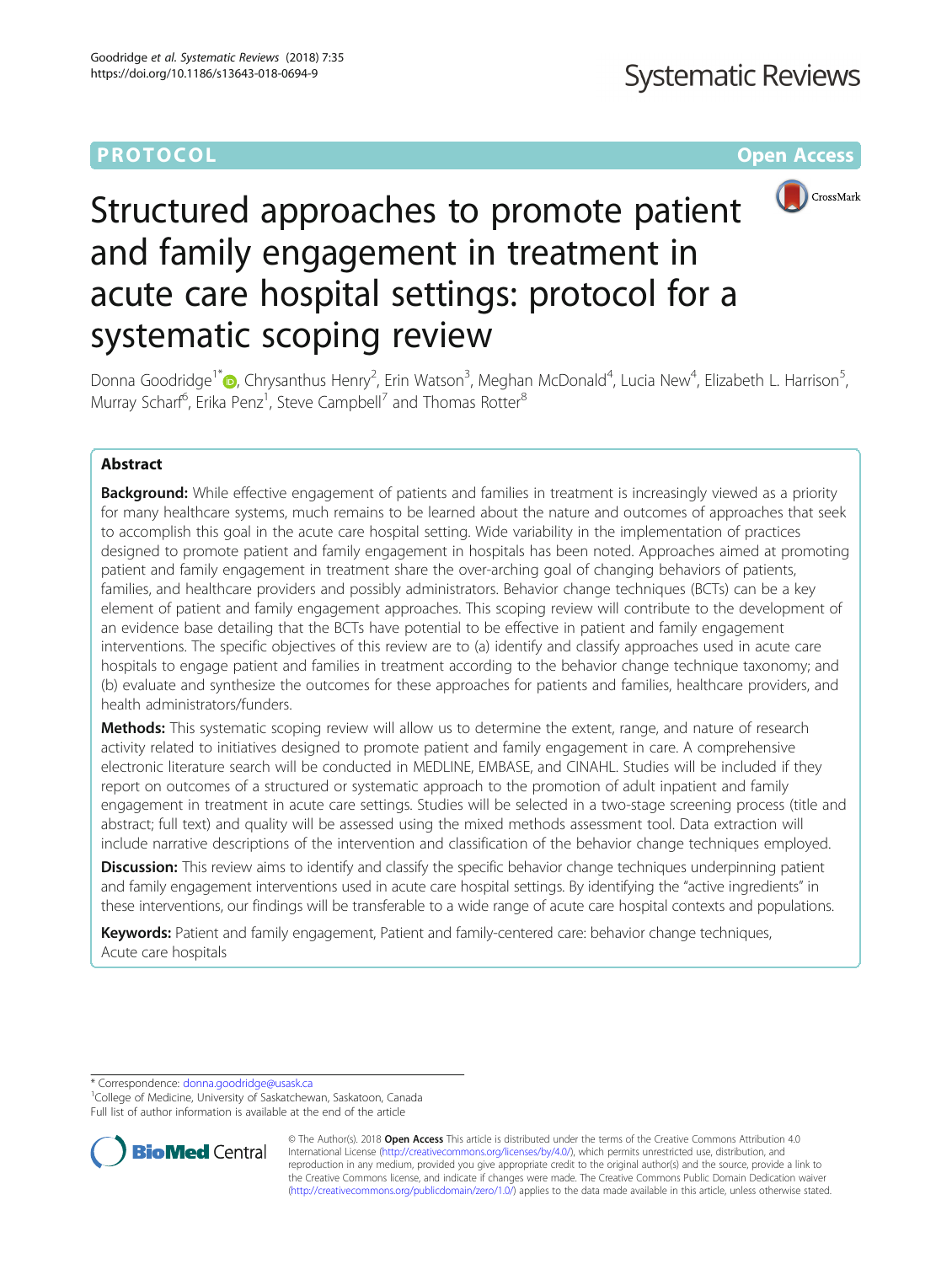## Background

Patient- and family-centered care is considered a key dimension of high-quality care [\[1](#page-5-0)] and has been increasingly linked to better health outcomes and lower use of health services [\[2](#page-5-0)–[5\]](#page-5-0). It has been suggested, however, that adoption of the principles of patient-centered care focus fails to effect real change if patients themselves do not take active roles in the process [\[6](#page-5-0)].

Patient engagement involves patients and families taking on active roles within the healthcare system to improve health and healthcare services in collaboration and partnership with professionals [\[7](#page-5-0), [8](#page-5-0)]. As Baker and colleagues note [[8\]](#page-5-0), patient engagement is founded on the premise that patients possess expertise related to healthcare by virtue of their own experiences. According to the Institute of Healthcare Improvement's (IHI) 2017 Framework for Safe, Reliable and Effective Care [\[9](#page-5-0)], Patients in safe and reliable organizations, by capitalizing on the expertise of patients and their networks, effective patient engagement is seen to have numerous benefits to both the patient and the health care system, including reducing cost and waste [\[10\]](#page-5-0); enhancing system responsiveness to evolving user needs [\[10](#page-5-0)]; and promoting decisionmaking transparency and improving quality [[10](#page-5-0), [11](#page-5-0)].

The evidence base supporting the benefits of patient and family engagement is still evolving. While many healthcare systems have identified effective engagement of patients and families as a top priority, much remains to be learned about the nature and outcomes of approaches that seek to accomplish this goal. Systematic interventions that engage patients and families will often represent a change in usual practice for all stakeholders concerned, highlighting the importance of examining outcomes from diverse perspectives. Patient engagement initiatives are, by their nature, contingent upon multiple contextual factors, including the setting and whether the goal of the intervention is indirect or direct involvement [[12\]](#page-6-0). Indirect engagement usually involves information gathering from the public to inform service delivery at a collective level without any role in decision-making, whereas direct engagement incorporates participation in decision-making, which can include treatment decisions made at an individual level [\[12](#page-6-0)]. Table 1 illustrates the ways in which direct engagement of patient and families intersect with the IHI framework's domains of culture and learning systems.

Acute care hospitals are increasingly called upon to strengthen patient engagement efforts as a result of consumer demands and demographic shifts [\[13\]](#page-6-0). Effectively engaging patients and families during acute care hospitalizations has been associated with fewer adverse events [[14\]](#page-6-0), better self-management [[15,](#page-6-0) [16](#page-6-0)], fewer diagnostic tests  $[17]$  $[17]$ , decreased use of health services  $[18]$  $[18]$ , and shorter lengths of stay in the hospital [[19\]](#page-6-0). When patients and families are engaged in healthcare, there appears to be a greater likelihood that they can provide information essential to appropriate care planning [\[20](#page-6-0)], recognize errors in care delivery [[21](#page-6-0)], and be more likely to adhere to treatment plans [[22\]](#page-6-0).

Wide variability in the implementation of practices designed to promote patient and family engagement in US hospitals was reported by Herrin and colleagues [\[5](#page-5-0)]. Their questionnaire included 37 distinct patient engagement practices appropriate for hospitals derived through a literature review and advice from an expert panel. Practices were classified into the following categories: a)

Table 1 Intersection of the domains of the framework for safe, reliable and effective care and direct patient and family engagement (Adapted from Frankel et al., [\[9\]](#page-5-0))

| IHI domain                    | Patient and family engagement strategies                                                                                                      |  |
|-------------------------------|-----------------------------------------------------------------------------------------------------------------------------------------------|--|
| Leadership and accountability | Patients and the healthcare need to agree on goals and clearly define roles and accountability<br>for goal achievement                        |  |
|                               | Clinical team members offer advice on clinical components                                                                                     |  |
|                               | Patients and families give their perspectives until there is agreement on goals                                                               |  |
| Teamwork and communication    | Patients and families are considered part of the team and receive accurate, timely, and<br>relevant communication about their health and care |  |
| Psychological safety          | Patients should feel psychologically safe to share their concerns with the clinical team                                                      |  |
|                               | Healthcare team members receive patient perspectives openly and without judgment                                                              |  |
|                               | Patients are encouraged to be transparent about clinical signs, symptoms and treatment adherence                                              |  |
| Negotiation                   | The healthcare team engages in collaborative negotiation with patients and families                                                           |  |
|                               | Healthcare team knows the patients' priorities, worries, and desired outcomes                                                                 |  |
| Transparency                  | Transparency with patients and families, particularly with respect to adverse events, is promoted                                             |  |
|                               | Opportunities for patients and families to engage in care, making use of opportunities such as patient portals                                |  |
| Reliability                   | Patients can help to develop ways to make the process more reliable                                                                           |  |
| Improvement and measurement   | Patients share perspectives, experiences, and ideas about ongoing improvement efforts                                                         |  |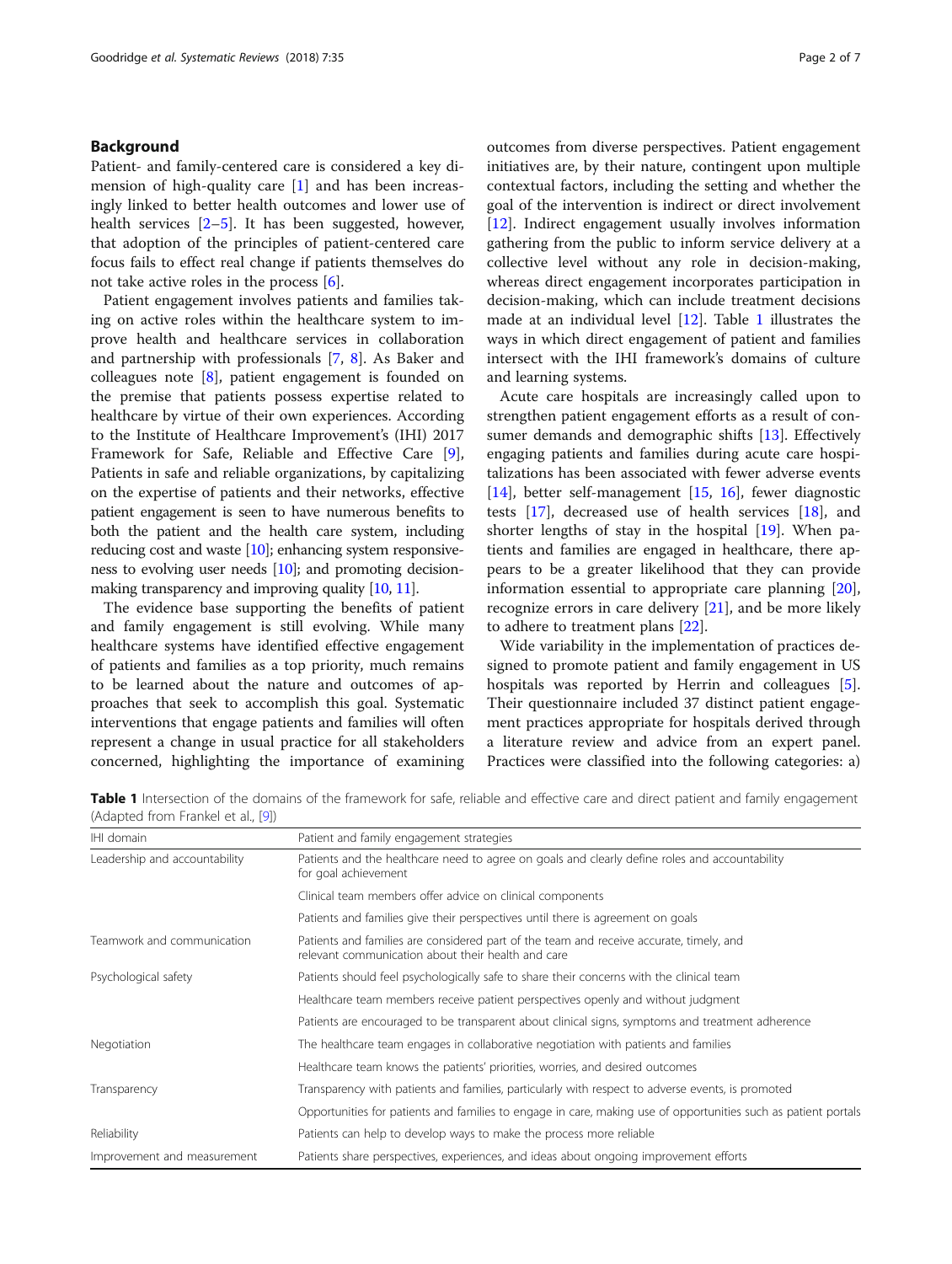organizational (e.g., formal policy for disclosing medical error); b) bedside (e.g., participation in shift change report); and c) access to information and shared decision-making (e.g., online access to personal health information). The most commonly reported barrier to implementing patient and family engagement strategies in this survey was "competing organization priorities" [[5\]](#page-5-0).

Approaches aimed at promoting patient and family engagement in treatment share the over-arching goal of changing behaviors of patients, families, and healthcare providers and possibly administrators. Patient engagement interventions are complex by nature and involve interacting components intended to produce changes in outcomes and behavior [\[23\]](#page-6-0). Patient and family engagement approaches simultaneously engage multiple actors (e.g., patients, families, healthcare providers, and healthcare leaders who sanction and often define the approach) and can occur in multiple and rapidly-changing contexts, particularly in an acute care hospital environment.

Understanding both the discrete elements of a complex intervention, as well as the underlying assumptions regarding why the intervention is hypothesized to be effective, serves to strengthen both the design of the intervention and the congruence between the intervention and the manner in which it is measured [\[24](#page-6-0)]. Behavior change techniques (BCTs) can be a key element of patient and family engagement approaches. This scoping review will contribute to the development of an evidence base detailing that BCTs have potential to be effective in patient and family engagement interventions.

BCTs are defined as "observable, replicable and irreducible component[s] of an intervention designed to alter or redirect causal processes that regulate behavior" [\[25](#page-6-0)]. In order to identify potential "active, effective" components within a specific approach to patient engagement, a reliable and systematic framework is essential [\[25](#page-6-0)]. Michie and colleagues have generated a taxonomy of 93 BCTs in 16 categories (see Table 2) that can be used to specify, interpret, and implement specific techniques used in patient and family engagement approaches. For example, within the category of goals and planning, goal setting, and problem solving are two techniques that may be used to promote patient and family engagement in treatment. Feedback on behavior may be provided to healthcare clinicians via patient experience evaluations of the engagement process.

Table 2 Overview of behavior change techniques [\[25\]](#page-6-0)

| <b>BCT</b> category            | Example and definition                                                                                                                                                                                    |  |  |  |
|--------------------------------|-----------------------------------------------------------------------------------------------------------------------------------------------------------------------------------------------------------|--|--|--|
| Goals and planning             | Problem solving: analyze or prompt the person to analyze factors influencing the behavior and generate<br>or select strategies that include overcoming barriers and/or increasing facilitators            |  |  |  |
| Feedback and<br>monitoring     | Feedback on behavior: monitor and provide information on evaluative feedback                                                                                                                              |  |  |  |
| Social support                 | Social support (practical): advise on, arrange, or provide practical help for the performance of the behavior                                                                                             |  |  |  |
| Shaping knowledge              | Instruction on how to perform the behavior: advise or agree on how to perform the behavior                                                                                                                |  |  |  |
| Natural consequences           | Information about health consequences: provide information (written, verbal, visual) about health consequences<br>of performing the behavior                                                              |  |  |  |
| Comparison<br>of behavior      | Information about others' approval: provide information about what other people think about the behavior                                                                                                  |  |  |  |
| Associations                   | Prompts/cues: introduce or define environmental or social stimulus with the purpose of prompting or cueing the behavior.                                                                                  |  |  |  |
| Repetition and<br>substitution | Behavioral practice/rehearsal: prompt practice or rehearsal of the behavior one or more times in a context or at a time<br>when the performance may not be necessary in order to increase habit and skill |  |  |  |
| Comparison<br>of outcomes      | Pros and cons: advise the person to identify and compare reasons for wanting and not wanting to change the behavior                                                                                       |  |  |  |
| Reward and threat              | Social incentive: inform that a verbal or non-verbal reward will be delivered if and only if there has been effort and/or<br>progress in performing the behavior                                          |  |  |  |
| Regulation                     | Conserving mental resources: advise on ways of minimizing demands on mental resources to facilitate behavior change                                                                                       |  |  |  |
| Antecedents                    | Restructuring the social environment: change or advise to change the social environment in order to facilitate performance<br>of the wanted behavior or create barriers to the unwanted behavior          |  |  |  |
| Identity                       | Framing/re-framing: suggest the deliberate adoption of a perspective or new perspective on behavior (e.g., its purpose)<br>in order to change cognitions or emotions about performing the behavior        |  |  |  |
| Scheduled<br>consequences      | Situation-specific award: arrange for reward following the behavior on one situation but not in another                                                                                                   |  |  |  |
| Self-belief                    | Verbal persuasion about capability: tell the person that they can successfully perform the wanted behavior, arquing against<br>self-doubts and asserting that they can and will succeed                   |  |  |  |
| Covert learning                | Vicarious consequences: prompt observations of the consequences (including rewards and punishments) for others<br>when they perform the behavior                                                          |  |  |  |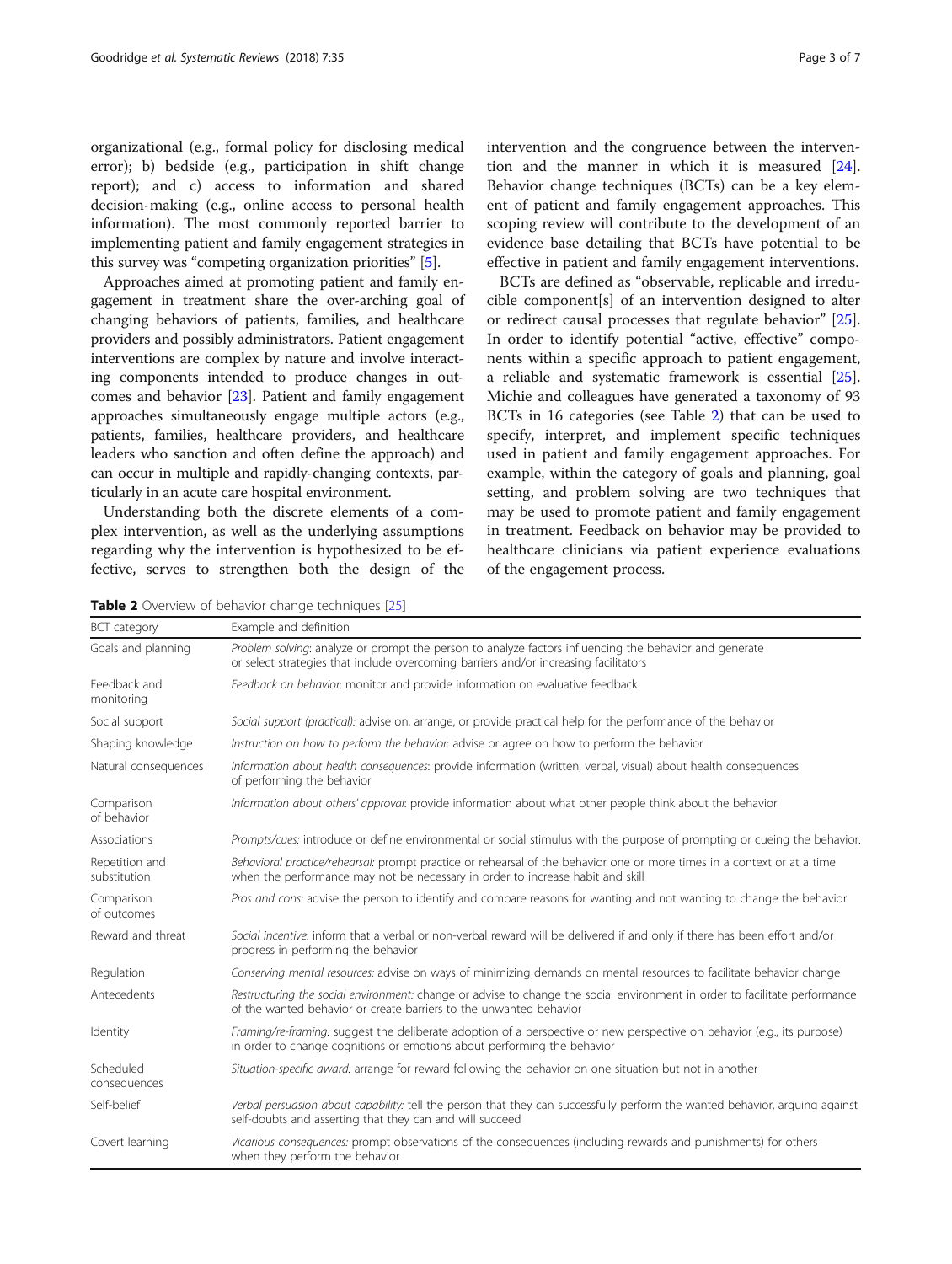## **Objectives**

This systematic scoping review focuses on synthesizing evidence relevant to the implementation of interventions designed to promote direct engagement of patients and families in care processes at an individual level. The specific objectives of this review are to:

- a) Identify and classify approaches used in acute care hospitals to engage patient and families in treatment according to the behavior change technique taxonomy [\[25](#page-6-0)]; and
- b) Evaluate and synthesize the outcomes for these approaches for patients and families, healthcare providers, and health administrators/funders.

## Methods

This systematic scoping review will allow us to determine the extent, range, and nature of research activity related to initiatives designed to promote patient and family engagement in care.

Guided by the PRISMA-P reporting guidelines [\[26\]](#page-6-0), this review will include the following steps [[27](#page-6-0)]: (a) identifying the research question, (b) identifying relevant studies, (c) study selection, (d) critical appraisal of studies, and (e) synthesizing and interpreting the results. Additional file [1](#page-5-0) includes the completed PRISMA-P checklist. This protocol was not registered with PROSPERO.

## Identifying the research question

In collaboration with knowledge users from the provincial Health Quality Council and decision-makers from the Ministry of Health, the research questions for this review are (a) "Which approaches to patient and family engagement in acute care hospitals have the most potential to result in positive outcomes for: patients and families; health care providers; health systems and administrators/funders?" and (b) "Which behavior change techniques can be effectively implemented to promote effective patient and family engagement?"

## Identifying relevant studies

We recognize that the type of evidence sought requires use of a broad range of potential sources, including peer-reviewed academic publications and associated reference lists as well as gray literature such as non-peerreviewed studies, and online reports. The New York Academy of Medicine [\[28](#page-6-0)] includes the following documents in their definition of gray literature: reports (pre-prints, preliminary progress and advanced reports, technical reports, statistical reports, memoranda, stateof-the art reports, market research reports etc.), theses, conference proceedings, technical specifications and standards, bibliographies, and official documents not published commercially such as government reports.

A comprehensive electronic literature search will be conducted by an experienced medical librarian (EW) in MEDLINE, EMBASE, and CINAHL from inception to the date we will conduct our most recent updated search. Our search strategy will include the following key terms and synonyms: acute care; hospitals; caregivers; family; and patient participation, empowerment, engagement or involvement. Please see Additional file [2](#page-5-0) for the comprehensive search strategy in MEDLINE. An English language publication limit will be used. The reference lists of relevant studies will be examined to identify other relevant articles.

## Study selection

Literature search results will be uploaded into Covidence™ Systematic Review Software [\[29](#page-6-0)] after removing duplicate references. This software provides a decision dashboard and annotation tool, as well as the capacity to create forms for screening and extracting data. Additional duplicates missed by the reference software will be removed as identified. Studies will be selected in two phases: (a) title and abstract screening and (b) full-text screening/review.

Inclusion and exclusion criteria were developed based upon a preliminary literature review and the advice of knowledge users and decision-makers. In order to be included in this scoping review, the studies must (a) have taken place within an acute care hospital setting (including inpatient rehabilitation), (b) describe or include a structured or systematic approach to promotion of patient and/or family participation in treatment, which could include organizational practices, bedside practices or access to information practices, (d) adults populations only, and (d) describe the outcomes of the interventions from any one of the following stakeholder perspectives: patients and families; health care providers; health systems; or administrators/funders. We will include studies published in English for this scoping review.

We will exclude papers addressing patient engagement initiatives in the following populations: children and adolescents; community or home settings; oncology patients (because this group often experiences rapid transitions between community, outpatient and inpatient settings) and emergency department settings. We will also exclude papers focused upon patient participation in research, databases, quality improvement (e.g., patient advisory councils) or healthcare service re-design, patient needs or knowledge assessments, patient activation studies which lack specific interventions designed to promote patient, and family engagement.

The review team is comprised of ten researchers, including one patient representative who possesses an academic background in a non-health-related discipline. The GRIPP2-SF reporting checklist [[30](#page-6-0)] provides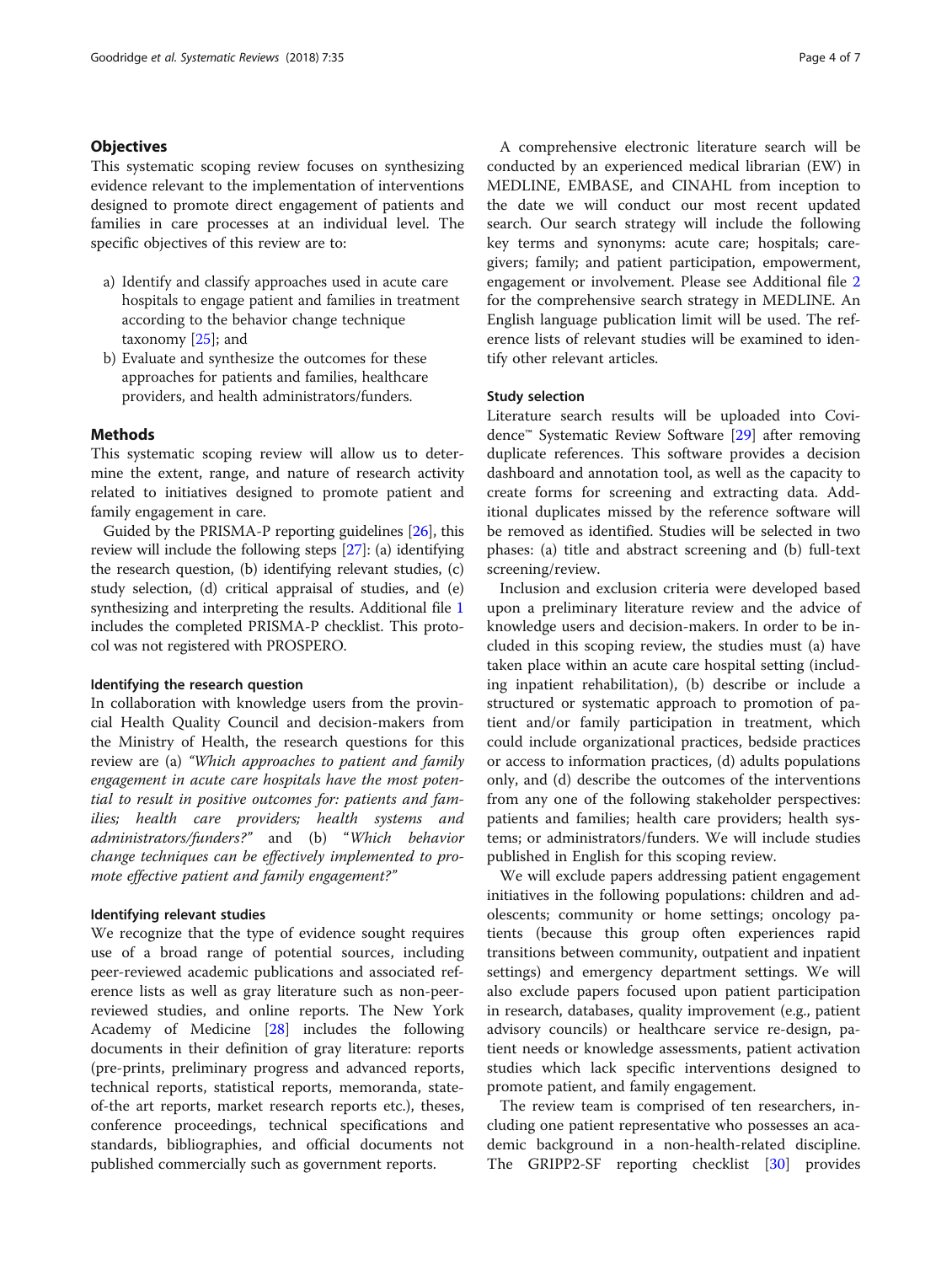guidance for reporting PPI in research in five areas. In this scoping review, the aim of including a patient representative is to ensure that the engagement initiatives selected for inclusion are considered potentially useful from the patient's perspective. The patient representative participated in the initial identification of the research question and will be a full partner in all aspects of this scoping review. We will report on the outcomes of PPI in terms of the manner in which including PPI influenced the outcomes of this scoping review.

## Title and abstract screening

Team training sessions will consist of group screening of 30–50 titles. The inclusion and exclusion criteria will be pilot-tested to review and revise the final set of eligibility criteria and to enhance the screening reliability of team members. Titles and abstracts will be screened by two reviewers.

## Full-text screening and review

Two researchers will independently review each of the full-text articles to ensure the inclusion criteria have been met. Discrepancies will be discussed between the researchers to achieve consensus and disputes resolved by an arbitrator (EP).

## Data extraction

A standard data extraction form will be prepared and pilot-tested prior to data extraction (see Additional File [3](#page-5-0)). Data will be extracted on the key characteristics of included studies. These will include information related to (a) study identification (author, year of publication, journal, country), (b) study design (methodological approach, eligibility criteria, sample size, data sources), (c) setting characteristics (services provided, numbers of hospital beds, funding model), (d) patient and family characteristics (age, diagnoses, sex), (e) description of intervention (narrative description, BCT category and specific BCT), and (f) reported outcomes for patients and families, healthcare providers, healthcare systems administrators, or funders. Coding of BCT categories and techniques will be facilitated through use of the BCTs Taxonomy app [[31](#page-6-0)].

#### Critical appraisal of studies

Given our preliminary literature search, we anticipate identifying primarily descriptive, qualitative small-scale studies with a smaller number of mixed methods or quantitative studies. All included studies will be critically evaluated using the mixed methods appraisal tool [\[32](#page-6-0)]. This tool is designed to facilitate complex systematic reviews by allowing for the concurrent appraisal, description and scoring of mixed methods, qualitative and quantitative studies. For each study, an overall methodological quality score ranging from (\* one criterion met to \*\*\*\* all criteria met) will be calculated. Mixed methods studies are ranked by the weakest component (either qualitative or quantitative). As needed, study authors will be contacted for additional information as is usual when reviewing primary studies.

## Synthesizing and interpreting the results

Narrative synthesis will be conducted in three stages [[33\]](#page-6-0): free line-by-line coding of the findings of the primary studies; categorization of the free codes into related topics to develop descriptive themes; and the construction of analytical themes that can adequately describe and explain the descriptive themes. We will link the descriptive themes, including nature of the intervention and the BCTs employed, with the outcomes reported. By generating a series of hypotheses regarding the ways in which patient engagement interventions may impact outcomes in acute care settings, we will inform the design of future research in this area.

All evidence will be included and the strength of the evidence rated for each of the patient engagement approaches and BCTs identified, following Wranik and colleagues' [\[27](#page-6-0)] categories (Table 3).

## Discussion

This review aims to not merely identify, but to also classify the "active ingredients" underpinning the approaches used in acute care hospitals to engage patient and families in treatment by using the behavior change technique taxonomy [\[25\]](#page-6-0). Specification of the BCTs that have resulted in positive outcomes for patients and families, healthcare providers, health systems, or health administrators/funders maximizes the transferability of our findings to a wide range of acute care contexts. The findings generated through this synthesis will provide an evidentiary basis for the development of, and future research related to, tailored approaches to patient and family engagement interventions.

A key potential challenge in this review may be incomplete reporting of key aspects of the patient and family engagement approach in the included literature. This

|  |  | Table 3 Evidence ratings [27] |  |  |
|--|--|-------------------------------|--|--|
|--|--|-------------------------------|--|--|

| Strong evidence<br>of effect   | More than one study with a<br>MMAT rating of ****                         |  |
|--------------------------------|---------------------------------------------------------------------------|--|
| Moderate<br>evidence of effect | One or more studies with a MMAT of ***                                    |  |
| Limited evidence<br>of effect  | One or more studies with a MMAT<br>rating of ** or less                   |  |
| Conflicting evidence           | Inconsistent findings across studies,<br>with MMAT ratings of *** or more |  |
| No evidence                    | No studies, or conflicting findings with MMAT<br>ratings of ** or less    |  |

\*Overall methodological rating (\*one criterion met to \*\*\*\*all criteria met)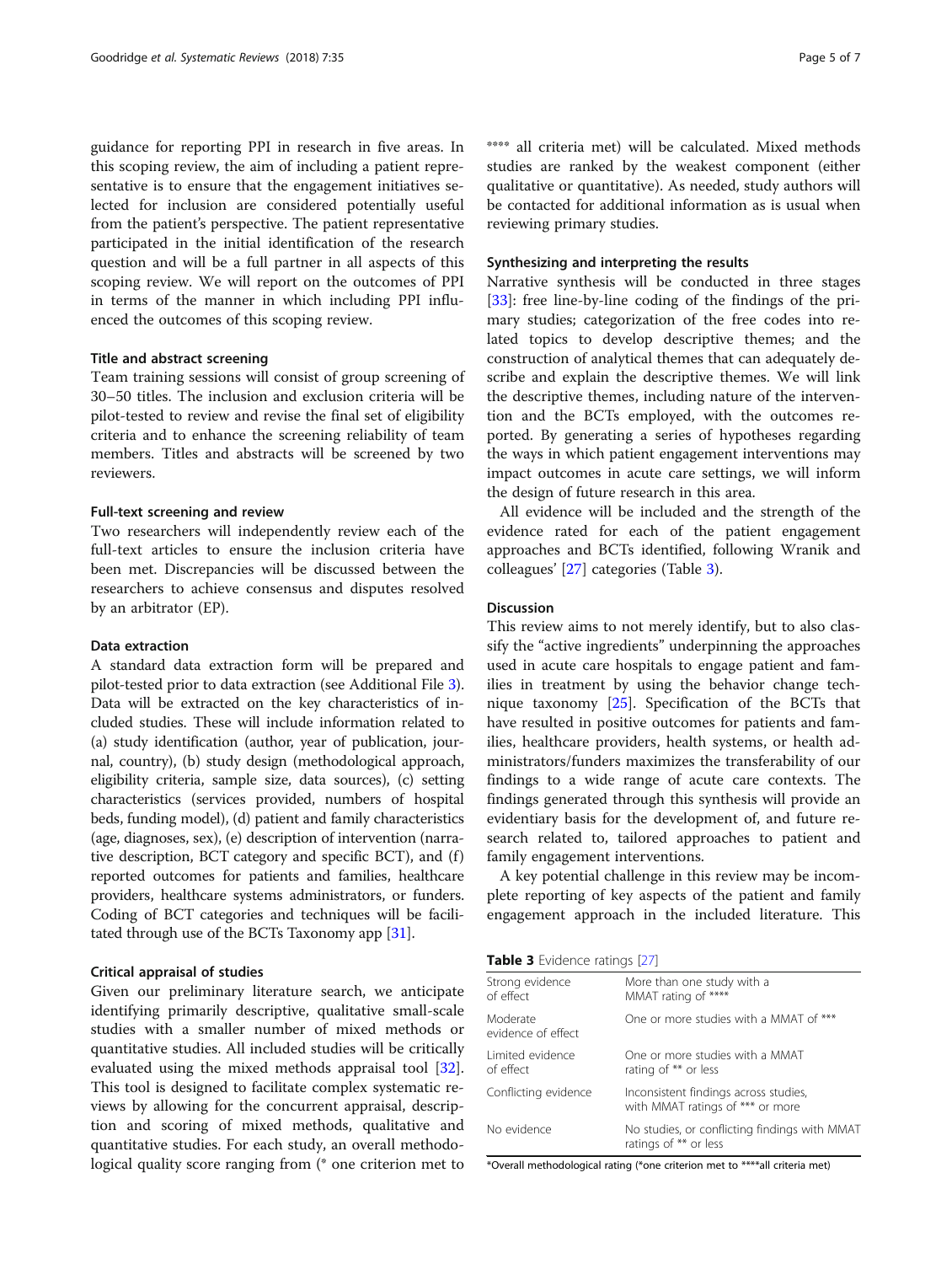<span id="page-5-0"></span>challenge will be mitigated by contacting study authors as required to access additional information needed to classify the BCTs used in the intervention described in the study. A limitation of this review is recognized to be the exclusion of databases, such as Applied Social Sciences Index and Abstracts and PsycINFO, which may potentially contain additional relevant articles. Future systematic reviews on patient engagement may choose to include these databases, and further include the strategy of forward searching.

While patient engagement is increasingly seen as a cornerstone of health system re-design, the value of this approach is not uncontested. Concerns about tokenism, suboptimal quality of patient involvement and insufficient resources for meaningful engagement of patients [[34](#page-6-0)], as well as power imbalances affecting the meaningful implementation of patient engagement [\[35](#page-6-0)], are concerns warranting ongoing attention in these efforts. The term "patient engagement" itself [\[36\]](#page-6-0) suffers from inconsistencies in definition. As an emerging focus of research, significant work is still required to advance the evidence base.

This review will result in a synthesis of the evidence relating to interventions designed to promote patient and family engagement in treatment in acute care hospital settings. By describing the nature of these interventions and identifying the BCTs underpinning successful interventions, the findings of this review will produce transferable findings that can be applied to the development and evaluation of patient and family engagement strategies.

## Additional files

[Additional file 1:](https://doi.org/10.1186/s13643-018-0694-9) PRISMA-P Checklist. The data provided shows a completed copy of the PRISMA-P Checklist to guide readers in assessing the quality of the current protocol. (DOCX 29 kb)

[Additional file 2:](https://doi.org/10.1186/s13643-018-0694-9) Search Strategy. Comprehensive Medline strategy. (DOCX 23 kb)

[Additional file 3:](https://doi.org/10.1186/s13643-018-0694-9) Draft Data Extraction Tool. (DOCX 18 kb)

#### Abbreviation

BCTs: Behavior change techniques

## Funding

This study is funded by the Saskatchewan Health Research Foundation. The funder had no role in developing the review protocol.

#### Availability of data and materials

This is a study protocol. All literature cited in the protocol is available through the University of Saskatchewan libraries system and cited in the bibliography.

## Authors' contributions

DG is the guarantor and lead the study and was responsible for initial development of all components of the protocol. EW developed and refined the search strategies in collaboration with DG and CH. MM, LN, EH, MS, EP, TR, and SC participated in refinement of the research questions as well as the inclusion and exclusion criteria and approved the final manuscript. All authors read and approved the final manuscript.

#### Ethics approval and consent to participate

Not applicable

#### Consent for publication

Not applicable

#### Competing interests

The authors declare that they have no actual or potential conflict of interest including any financial, personal, or other relationships with other people or organizations within 3 years of beginning the submitted work that could inappropriately influence, or be perceived to influence, their work.

### Publisher's Note

Springer Nature remains neutral with regard to jurisdictional claims in published maps and institutional affiliations.

#### Author details

<sup>1</sup>College of Medicine, University of Saskatchewan, Saskatoon, Canada. 2 Department of Community and Population Health Studies, College of Medicine, University of Saskatchewan, Saskatoon, Canada. <sup>3</sup>Leslie and Irene Dube Health Sciences Library, University of Saskatchewan, Saskatoon, Canada. <sup>4</sup> College of Medicine, Health Sciences Graduate Program, University of Saskatchewan and Saskatchewan Collaborative Bachelor of Science in Nursing Program, Saskatchewan Polytechnic, Saskatoon, Canada. <sup>5</sup>School of Physical Therapy, College of Medicine, University of Saskatchewan, Saskatoon, Canada. <sup>6</sup>College of Education, University of Saskatchewan, Saskatoon, Canada. <sup>7</sup> Faculty of Health, University of Tasmania, Hobart, Australia. <sup>8</sup> <sup>8</sup>Healthcare Quality Programs, Queen's University, Kingston, Canada.

## Received: 27 February 2017 Accepted: 6 February 2018 Published online: 26 February 2018

#### References

- 1. Institute of Medicine (IOM). Crossing the quality chasm: a new health system for the 21<sup>st</sup> century. 2001. Available at [https://www.nap.edu/catalog/](https://www.nap.edu/catalog/10027/crossing-the-quality-chasm-a-new-health-system-for-the) [10027/crossing-the-quality-chasm-a-new-health-system-for-the](https://www.nap.edu/catalog/10027/crossing-the-quality-chasm-a-new-health-system-for-the).
- 2. Canadian Foundation for Healthcare Improvement and Baker GR. Patient engagement: Catalyzing improvement and innovation in Canadian healthcare. Ottawa; 2015. Available at [https://www.midcentraldhb.govt.nz/](https://www.midcentraldhb.govt.nz/Providers/hphcc/Documents/Seminar%20-%20Baker%20Final.pdf) [Providers/hphcc/Documents/Seminar%20-%20Baker%20Final.pdf](https://www.midcentraldhb.govt.nz/Providers/hphcc/Documents/Seminar%20-%20Baker%20Final.pdf). Accessed 12 Feb 2018.
- 3. Crawford MJ, Rutter D, Manley C, Weaver T, Bhui K, Fullop N, et al. Systematic review of involving patients in the planning and development of care. BMJ. 2002;325:1263.
- 4. Baker GR. Evidence boost: a review of research highlighting how patient engagement contributes to improved care. Available at [http://www.cfhi-fcass.](http://www.cfhi-fcass.ca/SearchResultsNews/2014/08/14/evidence-boost-a-review-of-research-highlighting-how-patient-engagement-contributes-to-improved-care) [ca/SearchResultsNews/2014/08/14/evidence-boost-a-review-of-research](http://www.cfhi-fcass.ca/SearchResultsNews/2014/08/14/evidence-boost-a-review-of-research-highlighting-how-patient-engagement-contributes-to-improved-care)[highlighting-how-patient-engagement-contributes-to-improved-care.](http://www.cfhi-fcass.ca/SearchResultsNews/2014/08/14/evidence-boost-a-review-of-research-highlighting-how-patient-engagement-contributes-to-improved-care) Accessed 12 Feb 2018.
- 5. Herrin J, Harris KG, Kenward K, Hines S, Joshi MS, Frosch DL. Patient and family engagement: a survey of US hospitals. BMJ Qual Saf. 2015;0:1–8.
- 6. Bear RA, Stockie S. Patient engagement and patient-centred care in the management of advanced chronic kidney disease and kidney failure. Can J Kidney Health Dis. 2014;1:24.
- 7. Carman KL, Dardess P, Maurer M, et al. Patient and family engagement: a framework for understanding the elements and developing interventions and policies. Health Aff. 2013;32(2):223–31.
- 8. Baker GR, Judd M, Fancott C, Maika C. Creating "engagement-capable" environments in healthcare. 2016. Available at [https://www.longwoods.](https://www.longwoods.com/content/24908) [com/content/24908.](https://www.longwoods.com/content/24908)
- 9. Frankel A, Haraden C, Federico F, Lenoci-Edwards J. A framework for safe, reliable, and effective care. White paper. Cambridge: Institute for Healthcare Improvement and Safe & Reliable Healthcare; 2017.
- 10. Batalden M, Batalden P, Margolis P, Armstrong G, Opipari-Arrigan L, Hartung H. Coproduction of healthcare service. BMJ Qual Saf. 2016;25:509–17. [https://doi.org/10.1136/bmjqs-2015-004315.](https://doi.org/10.1136/bmjqs-2015-004315)
- 11. Gagliardi AR, Lemieux-Charles I, Brown AD, Sullivan T, Goel V. Barriers to health services planning and evaluation: an exploratory study. Pat Educ Coun. 2008;70(2):234–41.